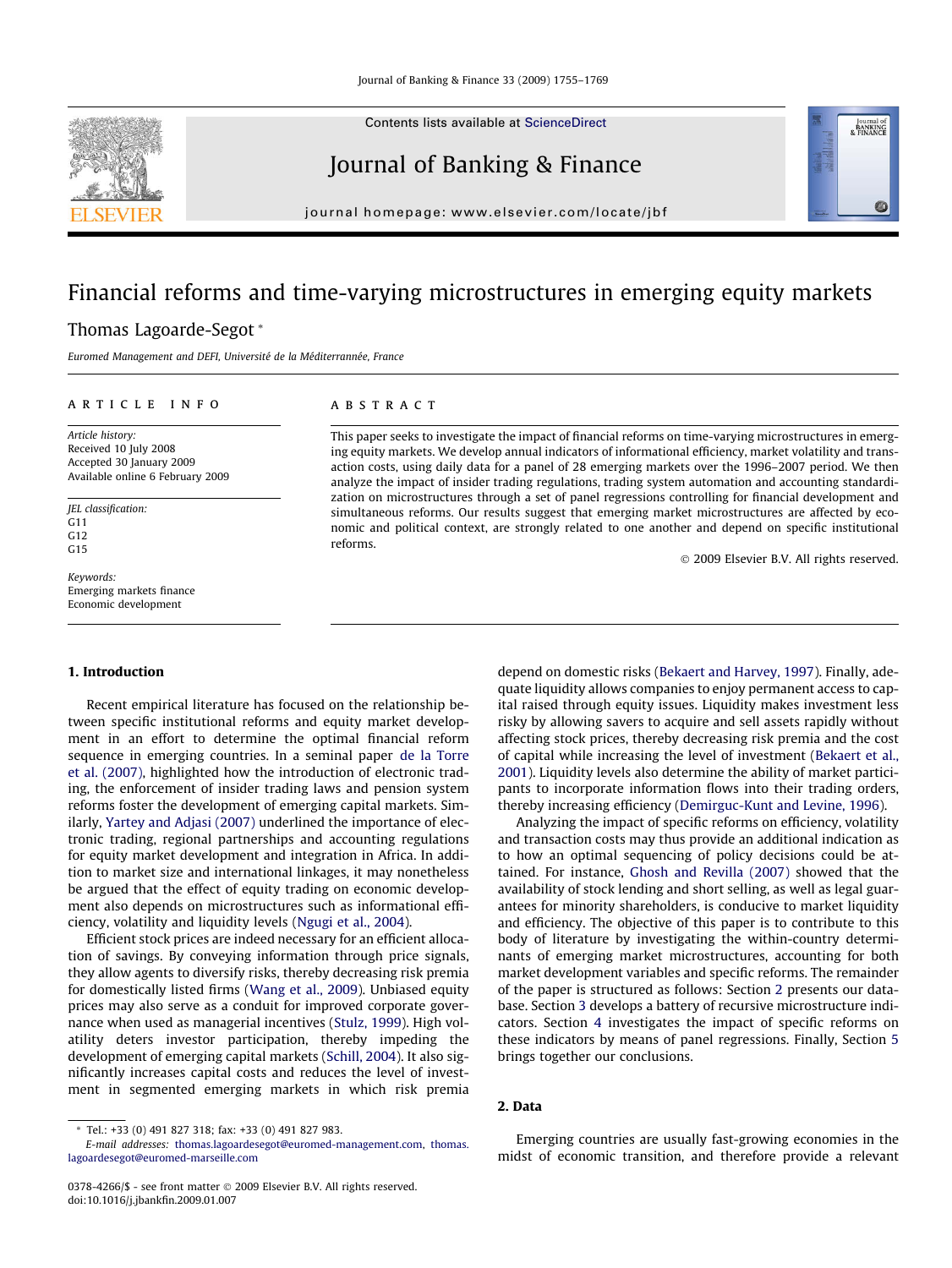<span id="page-1-0"></span>sample for the purpose of our analysis.<sup>1</sup> Our microstructure indicators are calculated using daily indices for all countries included in the S&P/IFC Global indexes for the 1996–2007 period. The S&P/IFC Global indices cover all listed stocks and are calculated using a homogeneous methodology, allowing consistent comparisons among emerging markets. Series are taken in constant US\$ to control for differences in rates of inflation. We capture specific reforms through a set of dummy variables taking a value of 1 after policy decisions, and 0 before. Reforms are selected based on economic relevance and data availability and can be described as follows.

Following [de la Torre et al. \(2007\),](#page--1-0) we hypothesize that the enforcement of insider trading regulations has a strong impact on the protection of minority shareholders. The selected date for insider trading laws enforcement is the date of the first prosecution, as compiled in [Bhattacharya and Daouk \(2002\)](#page--1-0). Electronic trading systems may also increase liquidity and improve efficiency by reducing transaction costs for remote investors [\(Domowitz and](#page--1-0) [Steil, 1999](#page--1-0)). The dates of the introduction of electronic trading systems are taken from [Jain \(2005\).](#page--1-0)

Finally, studies suggest that accounting reforms improves the informational environment of listed companies, with positive effects on market development ([Leuz and Verrecchia, 2000](#page--1-0)). Dates for the ''de jure" implementation of IFRS accounting regulations were obtained from the International Accounting Standards web $site<sup>2</sup>$  [\(www.iasplus.com\)](http://www.iasplus.com).

Since market microstructures refer to the processes governing the determination of prices within the stock markets, our control variables must be representative of the development of domestic financial markets, rather than the economy as a whole.

Increases in market size usually enlarge the investor base and provide diversification opportunities, thereby increasing efficiency through competition among investors, while also diminishing volatility and transaction costs. We therefore measure size using total current US\$ domestic market capitalization, a variable usually highly correlated to other market development indicators (listed firms, value traded...).

Financial integration may also impact the dynamics of market microstructures by giving a stronger role to indiscriminating foreign investors in the determination of local prices. To avoid multicollinearity issues, integration levels are measured using total portfolio equity inflows in current US\$ (rather than as a percentage of market size).

Finally, the competitiveness of domestic financial institutions determines their ability to compile information, which may strongly impact price patterns ([Kono and Schuknecht, 1998\)](#page--1-0). We thus incorporate financial and insurance industry exports as a percentage of commercial exports (a standard measure for competitive advantages in financial outsourcing) as a proxy for financial know-how in our regressions. These variables are taken from the World Bank's World Development Indicators database. We also control for the number of capital market reforms implemented by each country by including a variable which is a total of all different reform dummies other than that of the reform under analysis in each case. By representing the holistic impact of the reform program, this variable should shed light on the marginal effect of each investigated reform. When merging these databases, we had to omit Bahrain, Kuwait, Oman, Qatar and United Arab Emirates due to

limited data availability, leaving a total of 28 countries in the sample.

## 3. Measuring market microstructures

#### 3.1. Informational efficiency

#### 3.1.1. Methodology

Non-parametric tests for the random walk hypothesis are recommended in the case of non-normal time series. In particular, [Wright's \(2000\)](#page--1-0) test based on ranks was shown to have high power against a wide range of models displaying serial correlation. Given T observations of first differences of a variable,  $\{y_1 \dots y_T\}$  Wright's R1 and R2 test statistics are defined as:

$$
R_1(k) = \left(\frac{1/Tk\sum_{t=k}^{T} (r_{1t} + \dots + r_{1t-K+1})^2}{\frac{1}{T}\sum_{t=1}^{T} r_{1t}^2} - 1\right) \times \phi(k)^{-1/2}
$$
\n
$$
R_2(k) = \left(\frac{1/Tk\sum_{t=k}^{T} (r_{2t} + \dots + r_{2t-K+1})^2}{\frac{1}{T}\sum_{t=1}^{T} r_{2t}^2} - 1\right) \times \phi(k)^{-1/2}.
$$
\n
$$
r_{1t}\left(r(y(t)\frac{T+1}{2})\right) / \sqrt{\frac{(T-1)(T+1)}{12}}.
$$
\n(2)

$$
r_{1t}\left(r(y(t)-\frac{y(t)-y(t+1)}{2})\right)/\sqrt{\frac{x^2+y(t+1)-y(t+1)}{12}}
$$
\n(2)

In (1),  $\phi(k) = \frac{2(2k-1)(k-1)}{3kT}$ ,  $r_{yt}$  is the rank of  $y_t$  among observations  $y_1...y_T$ , and  $\Phi^{-1}$  is the inverse of the standard normal cumulative distribution function. Under the martingale difference sequence,  $r_{vt}$  are particular permutations of numbers 1,2,..., T, each having equal probability of realization. The exact distribution of  $R_1(k)$  and  $R<sub>2</sub>(k)$  is approximated using a bootstrap method. The process is to calculate  $R_1(k)$  for 1000 permutations of  $r(x_t)$  and to observe the empirical distribution of the obtained series in order to compute p-values for a two-tailed test. However, Wright's test suffers from size distortion when they sequentially applied at several  $k$  values, as using variance ratio tests at various aggregation intervals tends to artificially increase rejection rates ([Belaire-Franch and Opong,](#page--1-0) [2005](#page--1-0)). Following [Kim and Shamsuddin \(2008\) and Belaire-Franch](#page--1-0) [and Contreras \(2004\)](#page--1-0), we thus test for a random walk using the following extremum statistics:

$$
CD_{(R_1)} = \max\{|R_1(k_1)|, |R_1(k_2)|, \dots, |R_1(k_m)|\}
$$
  
\n
$$
CD_{(R_2)} = \max\{|R_2(k_1)|, |R_2(k_2)|, \dots, |R_2(k_m)|\}
$$
\n(3)

Under the i.i.d assumption, the  $CD_{(R_I)}$  tests are distributed as:

$$
\max\{|R_j^*(k_1)|, |R_j^*(k_2)|, \ldots, |R_j^*(k_m)|\}\tag{4}
$$

Where  $R_j^*(k_1)$  is the ranks-based test computed with any random permutation of the elements  $\{1,2,...,T\}$ 

#### 3.1.2. Results

We first compute the  $CD_{(R_1)}$  and  $CD_{(R_2)}$  statistics for the whole sample period. As shown in [Fig. 1,](#page--1-0) the efficiency hypothesis can be rejected for all countries.

In addition, the magnitude of the test statistic can be interpreted as a relative indicator of efficiency: the higher the test statistic, the lower the probability of making a type-I error when rejecting the efficiency hypothesis.<sup>3</sup> Israel, Taiwan and Turkey thus seem the closest to the EMH over the entire study period, while Zimbabwe, Nigeria, Colombia, Sri Lanka and Morocco seem to be the least efficient markets.

Recursive p-values are shown in [Tables 1 and 2.](#page--1-0) The proportion of countries for which the efficiency hypothesis is rejected ranges from 24 and 23 in 1996 to 8 in 2006 for the R1 and R2 statistic,

 $1$  According to the World Bank, a country must have a low, lower-middle or uppermiddle-income economy for at least three consecutive years, as well as a low investable market capitalization to GDP ratio in order to qualify as an 'emerging market'. A country is reclassified as 'developed' if its investable market capitalization to GDP ratio reaches the top 25% of the emerging market universe for three consecutive years.

<sup>&</sup>lt;sup>2</sup> After these dates, preparation of auditors' reports for listed companies refers to conformity with IFRS. The impact of these test statistics on market efficiency, however, is non linear.